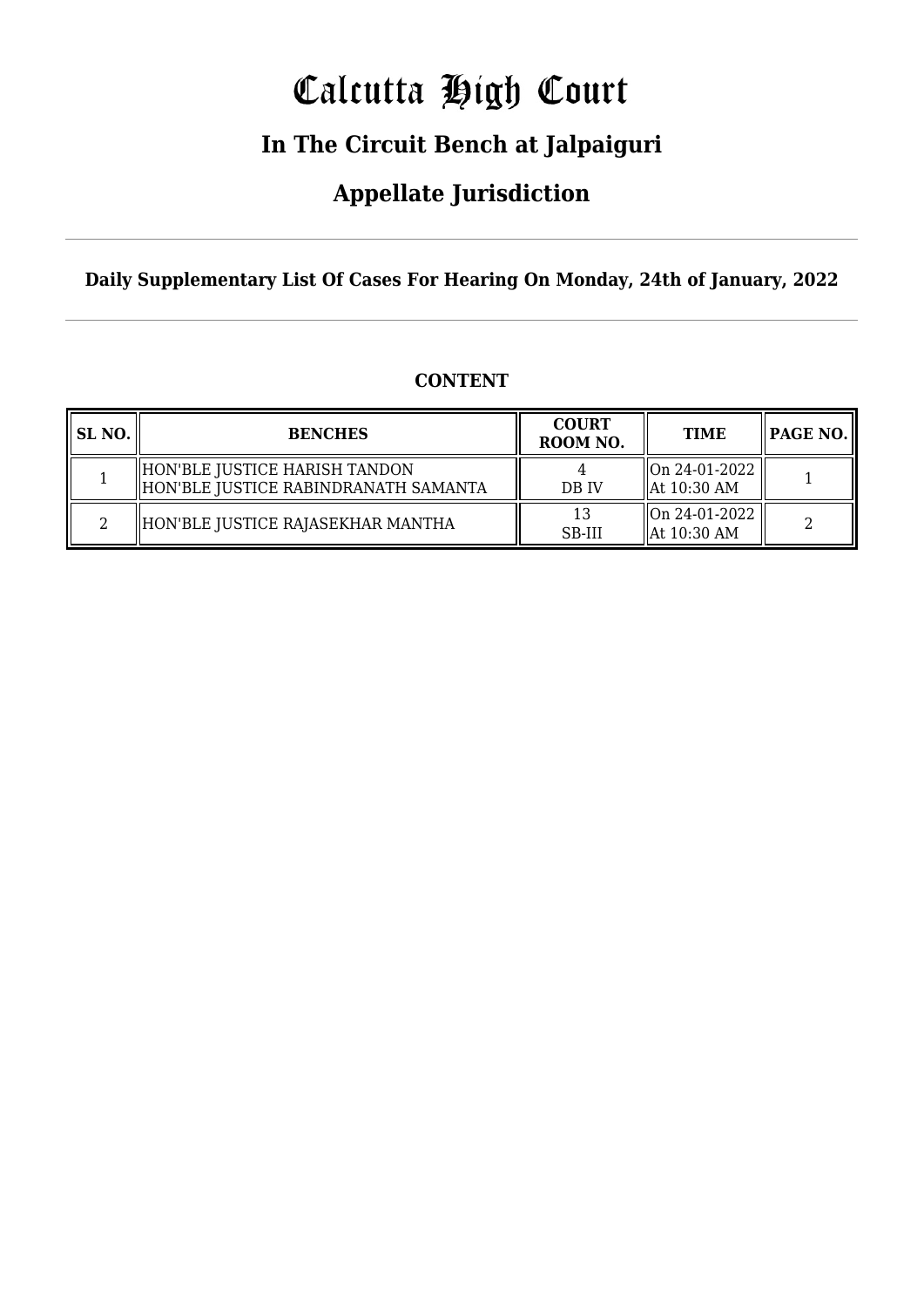

## Calcutta High Court **In The Circuit Bench at Jalpaiguri Appellate Side**

**DAILY CAUSELIST For Monday The 24th January 2022**

**COURT NO. 4**

**DIVISION BENCH (DB IV)**

**AT 10:30 AM**

**HON'BLE JUSTICE HARISH TANDON HON'BLE JUSTICE RABINDRANATH SAMANTA (VIA VIDEO CONFERENCE)**

**FROM PRINCIPAL BENCH**

#### **EXTENSION OF INTERIM ORDER**

| MAT/70/2021 | KALLOL GUHA AND ANR  | <b>BASOBI</b> |
|-------------|----------------------|---------------|
|             | VS                   | ROYCHOWDHURY  |
|             | STATE OF WEST BENGAL |               |
|             | AND ORS.             |               |

IA NO: CAN/1/2021

#### **ORDER XLI RULE II**

| FMAT/1/2022 | KISHAN TAMANG         | <b>DEBASISH</b> |
|-------------|-----------------------|-----------------|
|             | VS                    | MUKHOPADHYAY    |
|             | RENUKA RAI TAMANG AND |                 |
|             | ORS                   |                 |

IA NO: CAN/1/2022